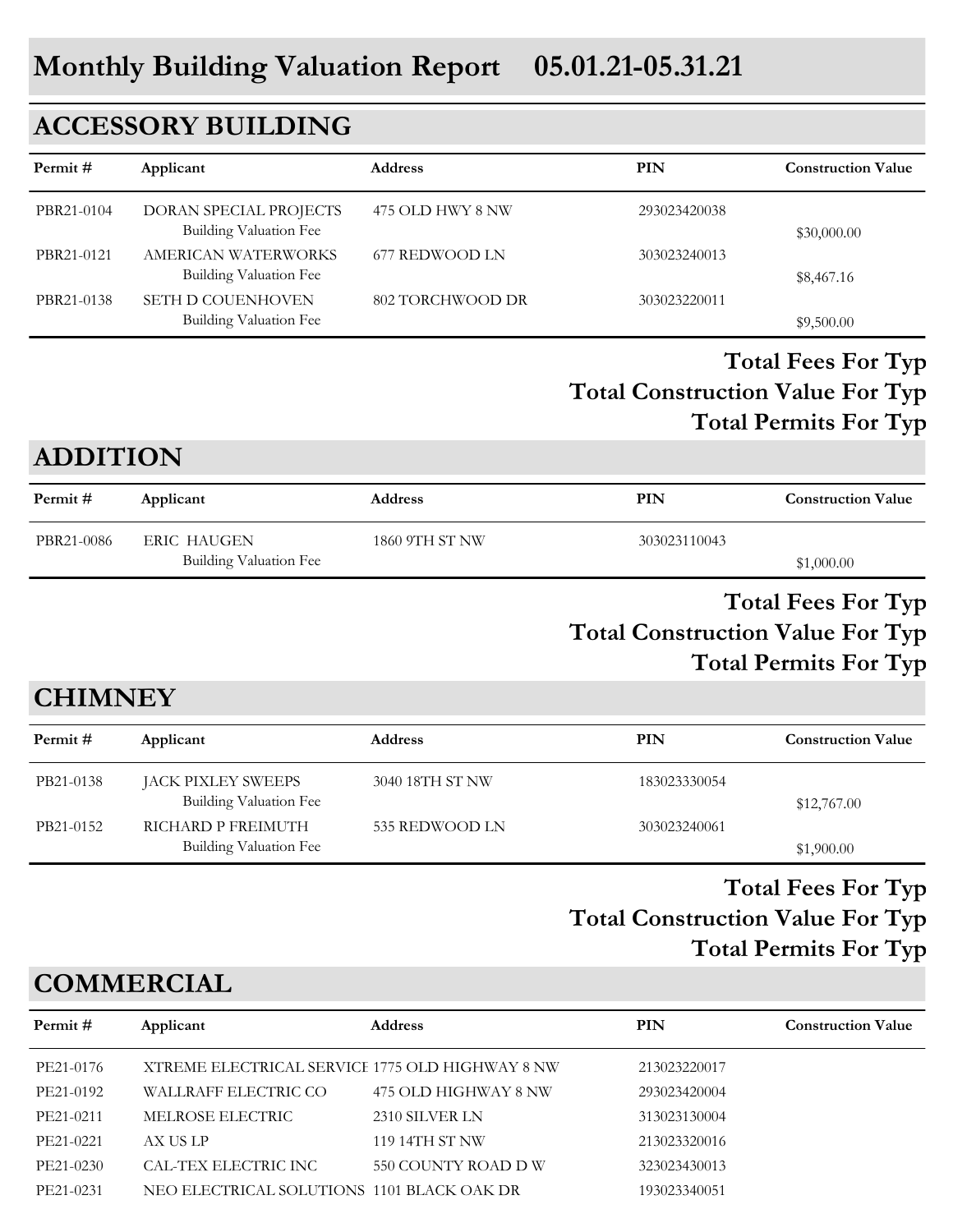# **COMMERCIAL MECHANICAL**

| Permit #  | Applicant                                     | <b>Address</b>       | PIN          | <b>Construction Value</b> |
|-----------|-----------------------------------------------|----------------------|--------------|---------------------------|
| PM21-0153 | MECHANICAL AIR SYSTEMS                        | 175 OLD HIGHWAY 8 SW | 323023120026 |                           |
| PM21-0162 | ABSOLUTE MECHANICAL LLC 1775 OLD HIGHWAY 8 NW |                      | 213023220017 |                           |
| PM21-0184 | HORWITZ, INC.                                 | 119 14TH ST NW       | 213023320016 |                           |

# **Total Construction Value For Typ Total Fees For Typ Total Permits For Typ**

#### **DECK**

| Permit#    | Applicant                                                            | Address                 | PIN          | <b>Construction Value</b> |
|------------|----------------------------------------------------------------------|-------------------------|--------------|---------------------------|
| PBR21-0088 | Bitz Exteriors, LLC<br>Building Valuation Fee                        | 2236 17TH ST NW         | 193023120012 | \$17,000.00               |
| PBR21-0099 | <b>BLAKE WILKING</b><br>Building Valuation Fee                       | 2012 WALNUT AVE         | 183023320047 | \$5,500.00                |
| PBR21-0101 | ORRIN MANN<br>Building Valuation Fee                                 | 3080 BENT TREE HILLS DR | 193023320075 | \$10,000.00               |
| PBR21-0112 | THOMAS D HANSON<br>Building Valuation Fee                            | 1219 MISSISSIPPI ST     | 173023310011 | \$11,600.00               |
| PBR21-0116 | TONY FOX CONSTRUCTION<br>Building Valuation Fee                      | 2317 15TH ST NW         | 193023130144 | \$10,000.00               |
| PBR21-0118 | <b>JOSEPH BAKER</b><br>Building Valuation Fee                        | 1423 19TH AVE NW        | 193023140086 | \$5,800.00                |
| PBR21-0122 | <b>AMINN HARRIS</b><br>Building Valuation Fee                        | 1926 16TH ST NW         | 193023110063 | \$13,914.12               |
| PBR21-0131 | JRG CUSTOM DECK AND DESI( 1359 27TH AVE NW<br>Building Valuation Fee |                         | 193023310074 | \$34,300.00               |
| PBR21-0135 | MURPHY BROS BLDG & REMOI 1926 18TH ST NW<br>Building Valuation Fee   |                         | 183023440066 | \$15,000.00               |

# **Total Construction Value For Typ Total Fees For Typ Total Permits For Typ**

#### **DEMOLITION**

| Permit #  | Applicant          | Address         | PIN          | <b>Construction Value</b> |
|-----------|--------------------|-----------------|--------------|---------------------------|
| PD21-0002 | CDR EXCAVATING INC | 251 15TH AVE NW | 293023330047 |                           |

**Total Construction Value For Typ Total Fees For Typ**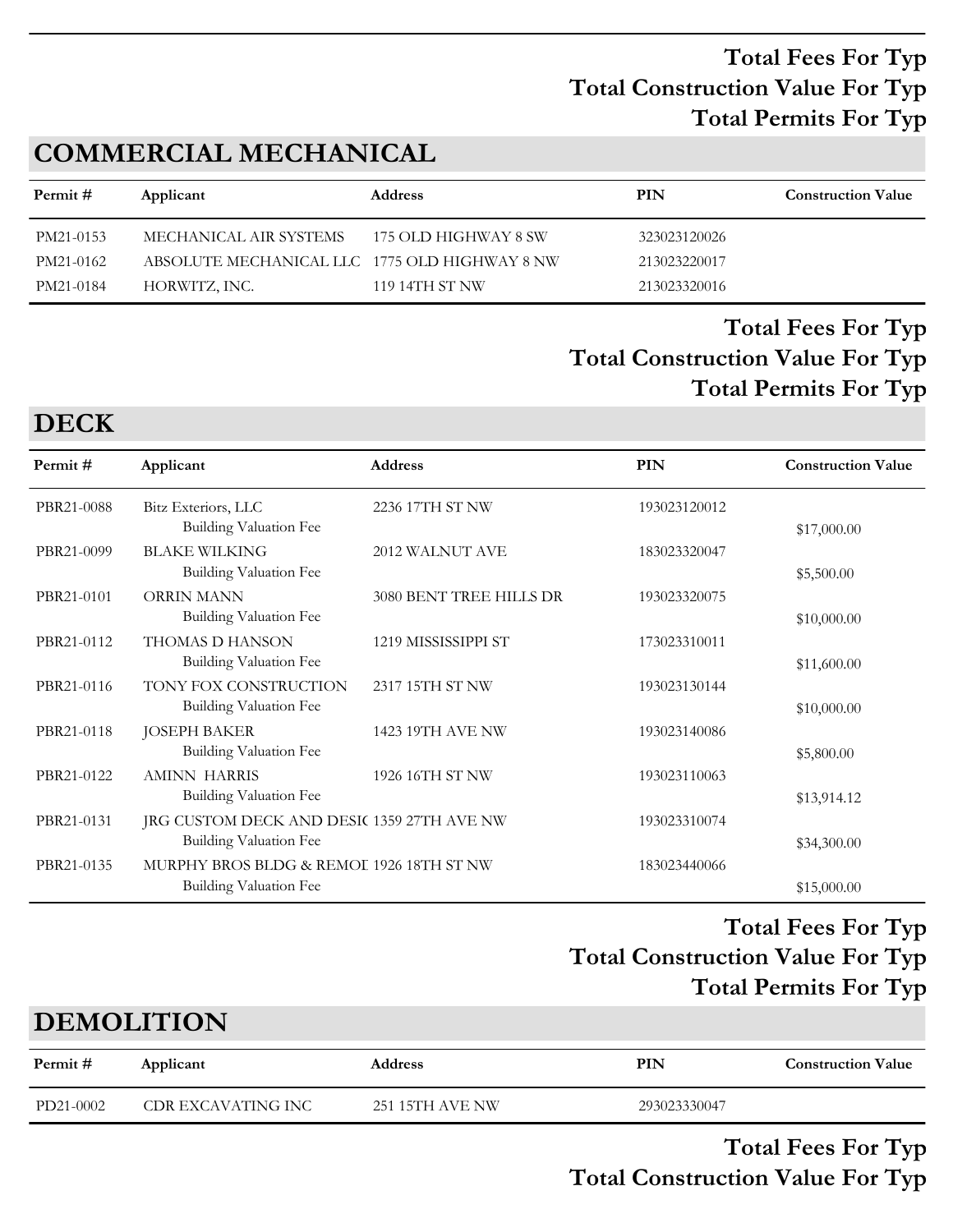#### **Total Permits For Typ**

#### **DRAIN TILE**

| Permit #  | Applicant                                                         | <b>Address</b>          | PIN          | <b>Construction Value</b> |
|-----------|-------------------------------------------------------------------|-------------------------|--------------|---------------------------|
| PB21-0141 | STANDARD WATER CONTROL 1485 17TH AVE NW<br>Building Valuation Fee |                         | 193023140118 | \$4,860.00                |
| PB21-0163 | WILLIAM E ROGERS<br>Building Valuation Fee                        | <b>1564 17TH AVE NW</b> | 193023140018 | \$93.61                   |

# **Total Construction Value For Typ Total Fees For Typ Total Permits For Typ**

# **EGRESS**

| Permit #   | Applicant                                        | <b>Address</b>      | PIN          | <b>Construction Value</b> |
|------------|--------------------------------------------------|---------------------|--------------|---------------------------|
| PBR21-0092 | <b>MIDWEST EGRESS</b><br>Building Valuation Fee  | 2598 RICE CREEK TER | 183023240050 | \$1,500.00                |
| PBR21-0098 | Maria Rivas<br><b>Building Valuation Fee</b>     | 703 9TH AVE NW      | 293023210087 | \$2,000.00                |
| PBR21-0132 | <b>CHARLES LEONARD</b><br>Building Valuation Fee | 519 INCA LN         | 303023140060 | \$1,600.00                |

#### **Total Construction Value For Typ Total Fees For Typ Total Permits For Typ**

#### **FIRE SPRINKLER**

| Permit #  | Applicant                                       | <b>Address</b>       | PIN          | <b>Construction Value</b> |
|-----------|-------------------------------------------------|----------------------|--------------|---------------------------|
| PF21-0030 | INTERNATIONAL FIRE PROTEC 1775 OLD HIGHWAY 8 NW |                      | 213023220017 |                           |
| PF21-0037 | ESCAPE FIRE PROTECTION                          | 475 OLD HIGHWAY 8 NW | 293023420004 |                           |
| PF21-0039 | INTERNATIONAL FIRE PROTE(550 COUNTY ROAD D W    |                      | 323023430013 |                           |

# **Total Construction Value For Typ Total Fees For Typ Total Permits For Typ**

# **IRRIGATION METER**

| Permit #  | Applicant                                 | <b>Address</b> | PIN          | <b>Construction Value</b> |
|-----------|-------------------------------------------|----------------|--------------|---------------------------|
| PP21-0118 | ST. PAUL PLUMBING AND & HE 521 RIVIERA DR |                | 323023310074 |                           |
| PP21-0123 | HOPE COMMUNITY CHURCH 2455 LONG LAKE RD   |                | 173023220041 |                           |

**Total Construction Value For Typ Total Fees For Typ Total Permits For Typ**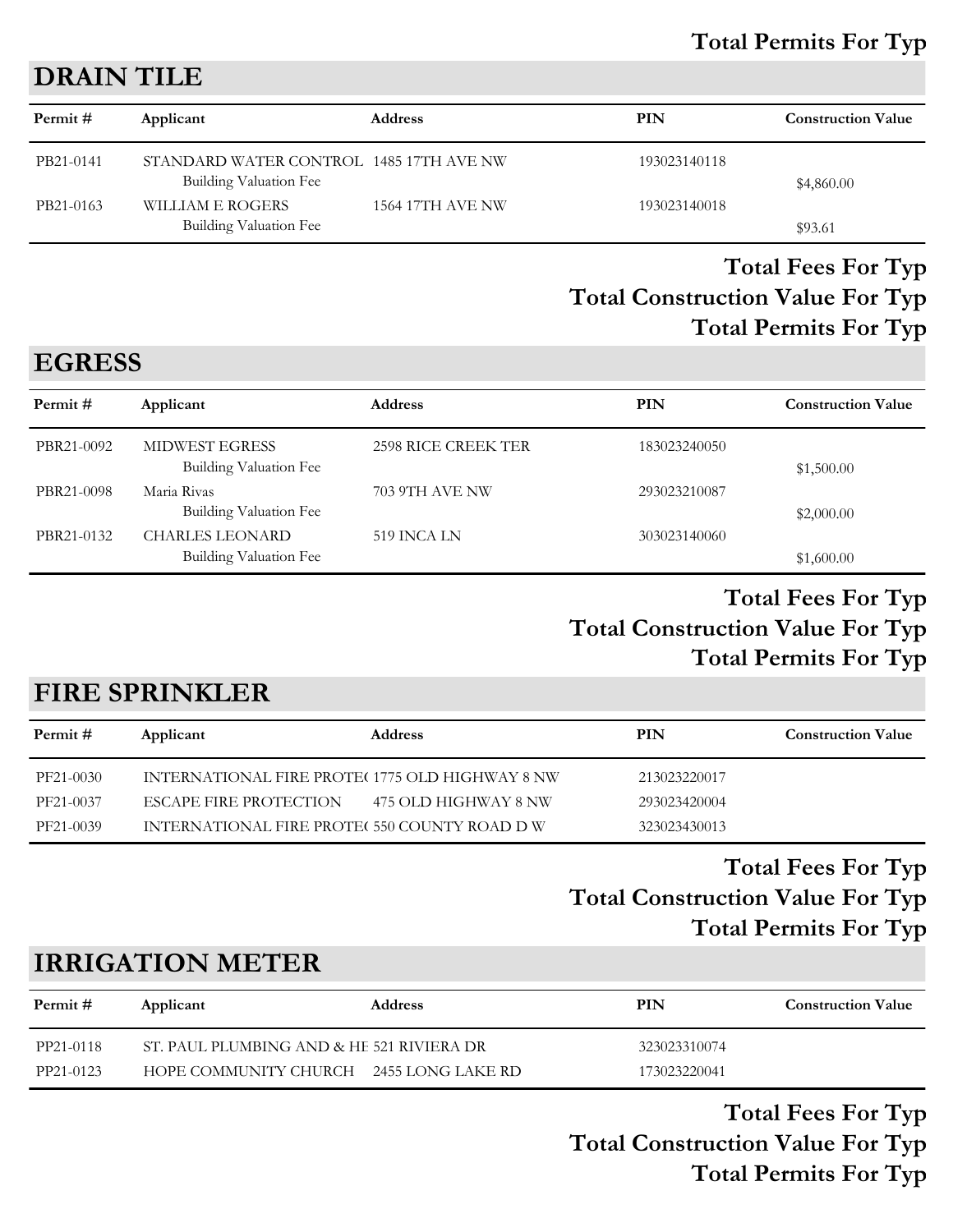# **MECHANICAL**

| Permit#   | Applicant                                  | Address                | PIN          | <b>Construction Value</b> |
|-----------|--------------------------------------------|------------------------|--------------|---------------------------|
| PM21-0145 | C & M HEATING AND A/C                      | 1946 3RD ST NW         | 303023410087 |                           |
| PM21-0146 | FIRESIDE HEARTH AND HOME 2118 SIOUX BLVD   |                        | 303023420058 |                           |
| PM21-0147 | FIRESIDE HEARTH AND HOME 258 14TH AVE NW   |                        | 293023330022 |                           |
| PM21-0148 | FIRESIDE HEARTH AND HOME 321 WYNDHAM CIR E |                        | 303023310039 |                           |
| PM21-0149 | MCQUILLAN BROTHERS PLUMI 79 14TH AVE SW    |                        | 323023220057 |                           |
| PM21-0150 | CROW RIVER HEATING AND C 486 ROLLS RD      |                        | 323023320092 |                           |
| PM21-0151 | TWIN CITY HEATING AND AIR 2203 5TH ST NW   |                        | 303023420006 |                           |
| PM21-0152 | ANDREW J GAILEY                            | 10 15TH AVE SW         | 323023220007 |                           |
| PM21-0154 | BOYS AIRTECH HEATING, COC 167 WINDSOR LN   |                        | 313023120021 |                           |
| PM21-0156 | PROFESSIONAL MECHANICAL: 1619 5TH ST NW    |                        | 303023410001 |                           |
| PM21-0157 | ERICKSON PLBG, HTG & COOL 475 9TH AVE SW   |                        | 323023310024 |                           |
| PM21-0158 | GV HEATING AND AIR                         | 142 WINDSOR CT         | 313023120118 |                           |
| PM21-0159 | PROFESSIONAL MECHANICAL 757 8TH AVE NW     |                        | 293023120047 |                           |
| PM21-0160 | STANDARD HTG & A/C CO                      | 251 15TH AVE NW        | 293023330047 |                           |
| PM21-0161 | STANDARD HTG & A/C CO                      | 1420 15TH ST NW        | 203023230048 |                           |
| PM21-0163 | SCHWANTES HEATING AND Al 1535 18TH AVE NW  |                        | 193023140026 |                           |
| PM21-0164 | SABRE PLUMBING AND HEATII 796 MIDTOWN LN   |                        | 293023120150 |                           |
| PM21-0165 | SABRE PLUMBING AND HEATII 766 MIDTOWN LN   |                        | 293023120155 |                           |
| PM21-0166 | SABRE PLUMBING AND HEATII 778 MIDTOWN LN   |                        | 293023120153 |                           |
| PM21-0167 | SABRE PLUMBING AND HEATI 784 MIDTOWN LN    |                        | 293023120152 |                           |
| PM21-0168 | SABRE PLUMBING AND HEATII 772 MIDTOWN LN   |                        | 293023120154 |                           |
| PM21-0169 | SABRE PLUMBING AND HEATII 790 MIDTOWN LN   |                        | 293023120151 |                           |
| PM21-0170 | METRO HEATING & COOLING 2420 17TH ST NW    |                        | 193023120019 |                           |
| PM21-0171 | STANDARD HTG & A/C CO                      | 128 NEW BRIGHTON RD    | 333023220055 |                           |
| PM21-0172 | <b>KITAN HEATING</b>                       | 1615 23RD AVE NW       | 193023120043 |                           |
| PM21-0173 | APOLLO HTG / AFFORDABLE (1746 CANYON LN    |                        | 303023410098 |                           |
| PM21-0174 | THOMAS J BOIGENZAHN                        | 442 15TH AVE SW        | 323023320081 |                           |
| PM21-0177 | PROFESSIONAL MECHANICAL 783 MIMOSA LN      |                        | 303023210056 |                           |
| PM21-0178 | SEDGWICK HEATING & AC CO 2217 HERITAGE LN  |                        | 303023430048 |                           |
| PM21-0179 | TWIN CITY HEATING AND AIR 2477 GREGORY DR  |                        | 183023120055 |                           |
| PM21-0180 | B&D PLUMBING, HEATING & A 63 OAKWOOD DR    |                        | 313023110062 |                           |
| PM21-0181 | <b>ACTION HEATING &amp; A/C</b>            | <b>624 MCCALLUM DR</b> | 323023330066 |                           |
| PM21-0182 | KRINKIE HEATING & AIR                      | 1367 32ND AVE NW       | 193023320009 |                           |
| PM21-0183 | STANDARD HTG & A/C CO                      | 3010 SEMINARY DR       | 303023230016 |                           |
|           |                                            |                        |              |                           |

# **Total Construction Value For Typ Total Fees For Typ Total Permits For Typ**

| <b>MISC</b> |                        |                                          |              |                           |
|-------------|------------------------|------------------------------------------|--------------|---------------------------|
| Permit #    | Applicant              | <b>Address</b>                           | PIN          | <b>Construction Value</b> |
| PBR21-0102  |                        | PATRICK DORN CONSTRUCTIC 1452 15TH ST NW | 203023230049 |                           |
|             | Building Valuation Fee |                                          |              | \$47,032.00               |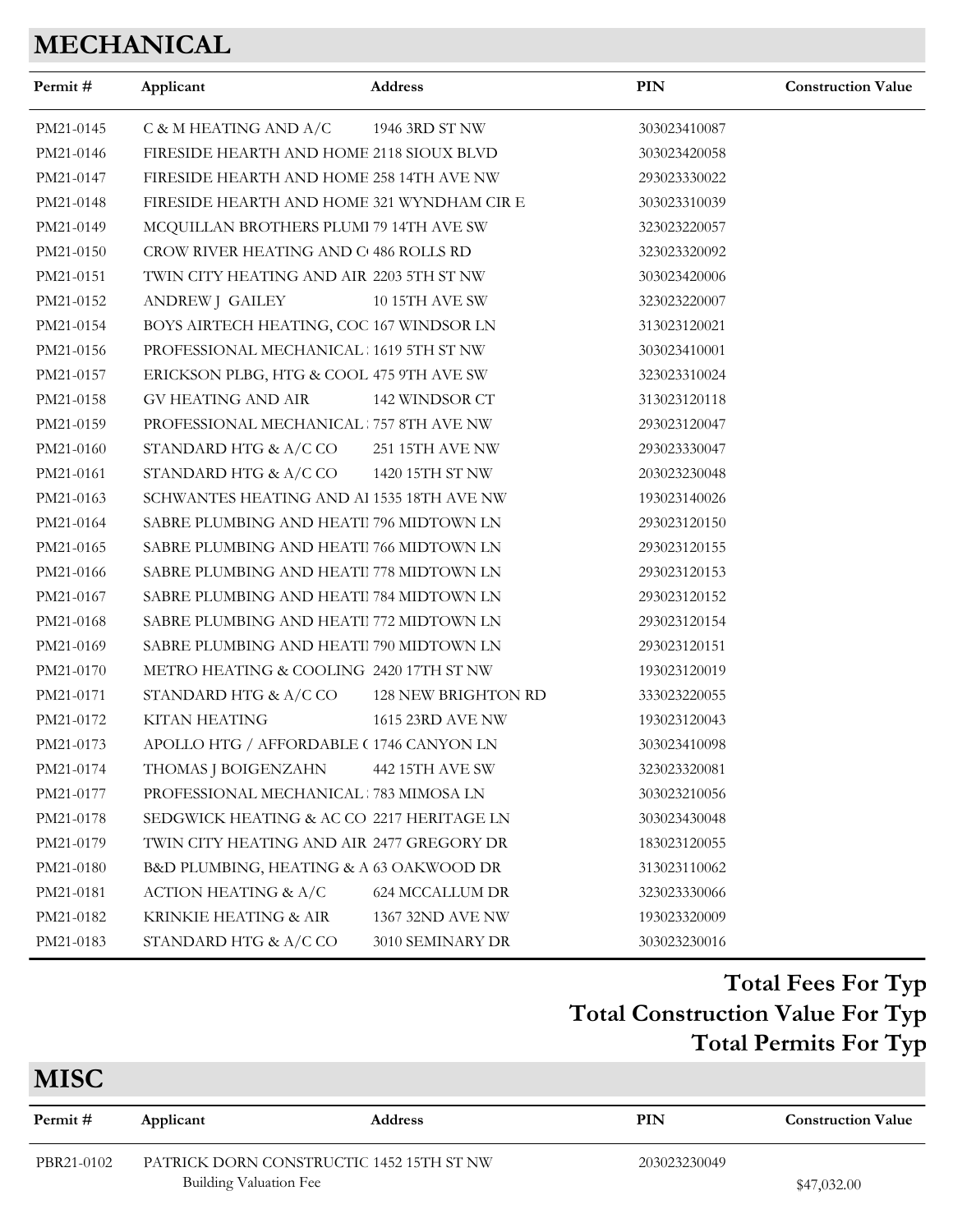| PBR21-0111 | <b>HAVEN BUILDERS LLC</b><br><b>Building Valuation Fee</b> | <b>2347 INCA LN</b>  | 303023420040 | \$6,000.00  |
|------------|------------------------------------------------------------|----------------------|--------------|-------------|
| PBR21-0125 | TIMOTHY K BIRD<br>Building Valuation Fee                   | 1374 COUNTY ROAD D W | 323023330009 | \$13,500.00 |
| PBR21-0127 | TruNorth Solar, LLC<br><b>Building Valuation Fee</b>       | 643 SEARLES ST       | 203023130066 | \$13,770.00 |
| PBR21-0130 | MB ENTERPRISES LLC<br>Building Valuation Fee               | 1420 15TH ST NW      | 203023230048 | \$10,000.00 |
| PF21-0028  | <b>ESCAPE FIRE PROTECTION</b>                              | 475 OLD HIGHWAY 8 NW | 293023420004 |             |

# **MISCELLANEOUS**

| Permit#    | Applicant                                                  | <b>Address</b>        | <b>PIN</b>   | <b>Construction Value</b> |
|------------|------------------------------------------------------------|-----------------------|--------------|---------------------------|
| PBR21-0103 | DORAN SPECIAL PROJECTS<br>Building Valuation Fee           | 475 OLD HWY 8 NW      | 293023420038 | \$25,000.00               |
| PBR21-0114 | RWLUNDQUIST CO.<br>Building Valuation Fee                  | 575 OLD HIGHWAY 8 SW  | 323023420020 | \$40,000.00               |
| PBR21-0115 | <b>SEVER CONSTRUCTION</b><br>Building Valuation Fee        | 1775 OLD HIGHWAY 8 NW | 213023220017 | \$0.00                    |
| PBR21-0117 | <b>SEVER CONSTRUCTION</b><br><b>Building Valuation Fee</b> | 550 COUNTY ROAD D W   | 323023430013 | \$12,385.00               |
| PP21-0128  | <b>BLAYLOCK PLUMBING CO</b>                                | 475 OLD HIGHWAY 8 NW  | 293023420004 |                           |
| PP21-0130  | STEINKRAUS PLUMBING & HT(175 OLD HIGHWAY 8 SW)             |                       | 323023120026 |                           |
| PP21-0146  | STEINKRAUS PLUMBING & HT(550 COUNTY ROAD D W               |                       | 323023430013 |                           |

## **Total Construction Value For Typ Total Fees For Typ Total Permits For Typ**

# **NEW RESIDENTIAL**

| Permit #   | Applicant              | <b>Address</b>                          | <b>PIN</b>   | <b>Construction Value</b> |
|------------|------------------------|-----------------------------------------|--------------|---------------------------|
| PBR21-0105 | Building Valuation Fee | PULTE HOMES OF MINNESOTA 796 MIDTOWN LN | 293023120150 | \$195,000.00              |
| PBR21-0106 | Building Valuation Fee | PULTE HOMES OF MINNESOTA 790 MIDTOWN LN | 293023120151 | \$195,000.00              |
| PBR21-0107 | Building Valuation Fee | PULTE HOMES OF MINNESOTA 784 MIDTOWN LN | 293023120152 | \$195,000.00              |

### **Total Construction Value For Typ Total Fees For Typ Total Permits For Typ**

**OFP**

**Permit # Applicant Address PIN Construction Value**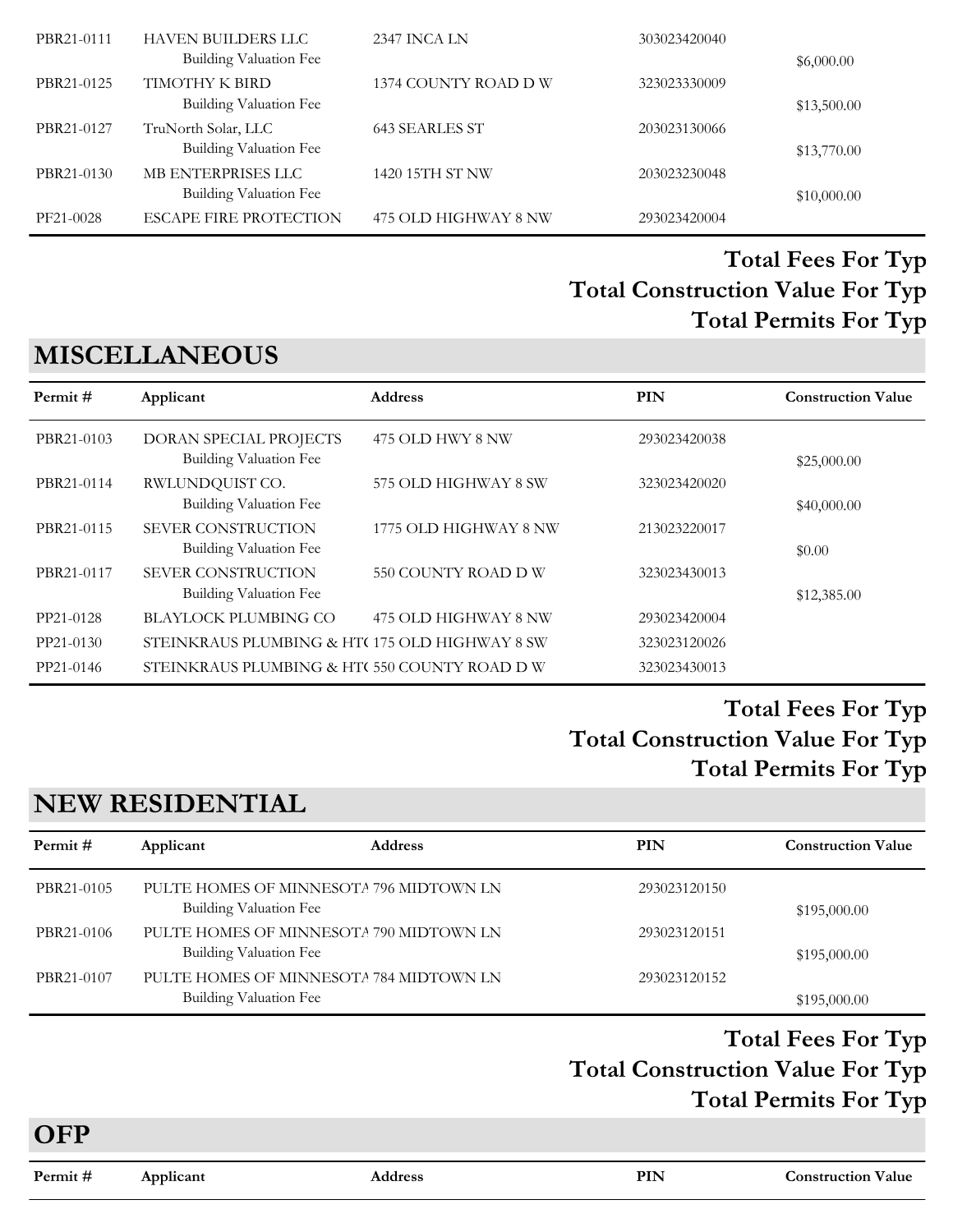# **PLUMBING**

| Permit#   | Applicant                                   | <b>Address</b>       | PIN          | <b>Construction Value</b> |
|-----------|---------------------------------------------|----------------------|--------------|---------------------------|
| PP21-0111 | STEPHANIE C HILLEMAN                        | 3160 TORCHWOOD DR    | 303023220007 |                           |
| PP21-0119 | HERO PLUMBING HEATING & 1369 LONG LAKE RD   |                      | 203023230066 |                           |
| PP21-0122 | POLAR PLUMBING                              | 705 CONTINENTAL DR   | 323023330042 |                           |
| PP21-0131 | <b>DRAKE HILL</b>                           | 80 17TH AVE SW       | 313023110064 |                           |
| PP21-0132 | CITYWIDE PLUMBING LLC                       | 2853 COUNTY ROAD H W | 183023210023 |                           |
| PP21-0134 | PAULS PLUMBING AND HTG D. 1801 LONG LAKE RD |                      | 183023440079 |                           |
| PP21-0135 | SABRE PLUMBING AND HEATII 778 MIDTOWN LN    |                      | 293023120153 |                           |
| PP21-0136 | SABRE PLUMBING AND HEATI 796 MIDTOWN LN     |                      | 293023120150 |                           |
| PP21-0137 | SABRE PLUMBING AND HEATI 766 MIDTOWN LN     |                      | 293023120155 |                           |
| PP21-0138 | SABRE PLUMBING AND HEATI 790 MIDTOWN LN     |                      | 293023120151 |                           |
| PP21-0139 | SABRE PLUMBING AND HEATI 784 MIDTOWN LN     |                      | 293023120152 |                           |
| PP21-0140 | SABRE PLUMBING AND HEATII 772 MIDTOWN LN    |                      | 293023120154 |                           |
| PP21-0141 | PRAIRIES EDGE PLUMBING/HI 1177 ROSE LN      |                      | 203023340111 |                           |
| PP21-0143 | YOUR HOME IMPROVEMENT C 851 EMERALD CT      |                      | 293023220017 |                           |
| PP21-0145 | JOHNSON PLUMBING & HEATI 2741 RICE CREEK RD |                      | 183023340066 |                           |

# **Total Construction Value For Typ Total Fees For Typ Total Permits For Typ**

# **RESIDENTIAL**

| Permit #  | Applicant                                  | <b>Address</b>    | PIN          | <b>Construction Value</b> |
|-----------|--------------------------------------------|-------------------|--------------|---------------------------|
| PE20-0468 | PHASE ELECTRIC                             | 624 VILLAGE DR    | 293023130203 |                           |
| PE21-0162 | <b>SPARK ELECTRIC</b>                      | 1301 BRIGHTON SQ  | 193023420151 |                           |
| PE21-0163 | STEPHANIE C HILLEMAN                       | 3160 TORCHWOOD DR | 303023220007 |                           |
| PE21-0168 | <b>SPARK ELECTRIC</b>                      | 1845 TIOGA BLVD   | 303023410080 |                           |
| PE21-0174 | WIRE-RITE ELECTRIC                         | 49 14TH AVE SW    | 323023220060 |                           |
| PE21-0178 | FIRESIDE HEARTH AND HOME 321 WYNDHAM CIR E |                   | 303023310039 |                           |
| PE21-0180 | <b>SPARK ELECTRIC</b>                      | 2808 LINDEN DR    | 193023340040 |                           |
| PE21-0181 | <b>SERVICE ELECTRIC</b>                    | 115 MORRIS ST NW  | 1463M15900   |                           |
| PE21-0182 | SUBURBAN ELECTRIC                          | 230 WINDSOR LN    | 313023130021 |                           |
| PE21-0185 | LUMBERJACK ELECTRIC                        | 676 REDWOOD LN    | 303023240017 |                           |
| PE21-0186 | LUMBERJACK ELECTRIC                        | 1144 HIGHVIEW DR  | 193023440058 |                           |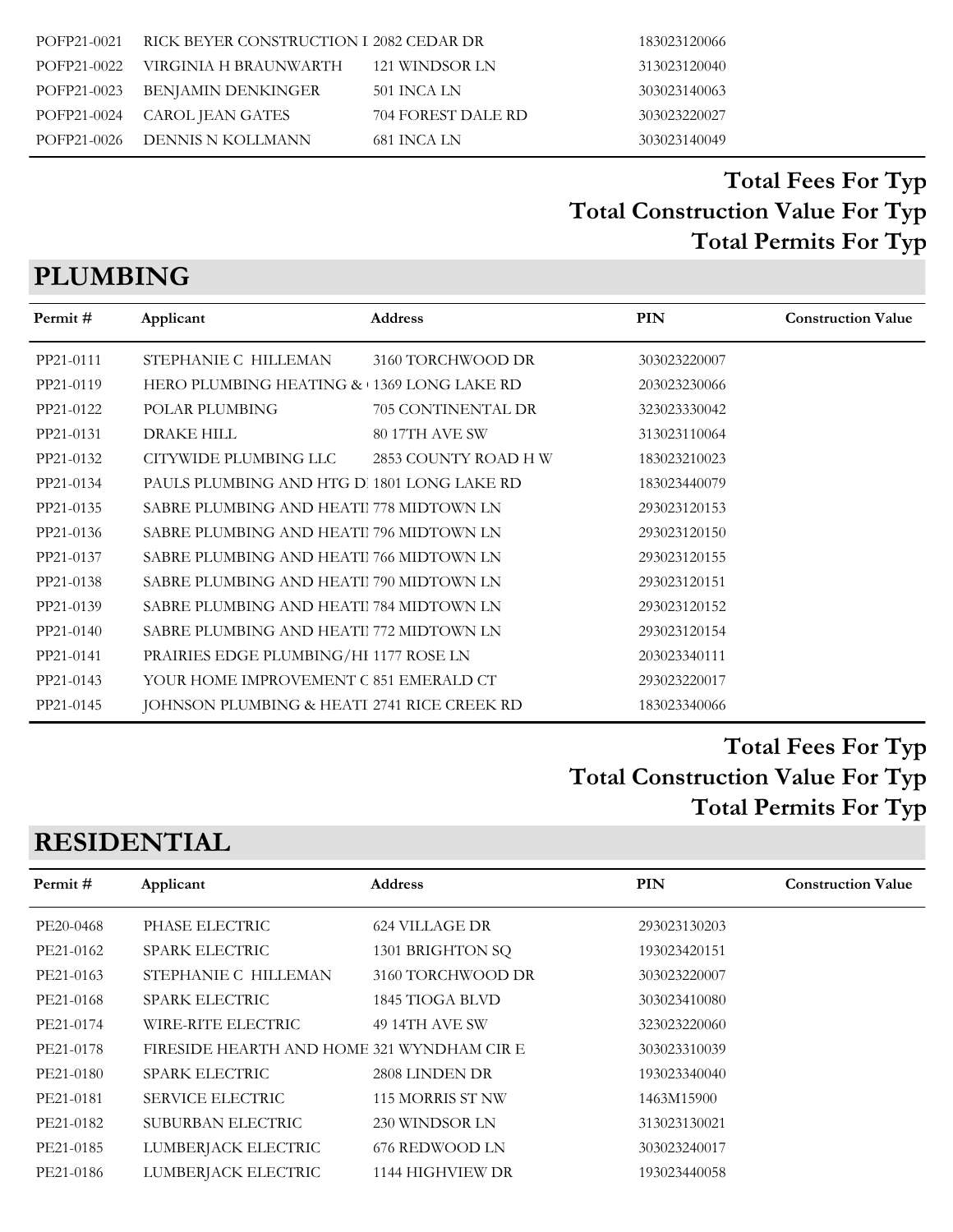| PE21-0187 | KEVIN AHLERS ELECTRIC LLC 806 12TH AVE NW   |                           | 293023210041 |
|-----------|---------------------------------------------|---------------------------|--------------|
| PE21-0188 | ANDREW J GAILEY                             | <b>10 15TH AVE SW</b>     | 323023220007 |
| PE21-0189 | TOTAL ELECTRIC INC                          | 2828 LINDEN DR            | 193023340044 |
| PE21-0190 | PHASE ELECTRIC                              | <b>681 VILLAGE DR</b>     | 293023130208 |
| PE21-0191 | PHASE ELECTRIC                              | 677 VILLAGE DR            | 293023130209 |
| PE21-0195 | PHASE ELECTRIC                              | <b>685 VILLAGE DR</b>     | 293023130207 |
| PE21-0196 | PHASE ELECTRIC                              | 689 VILLAGE DR            | 293023130206 |
| PE21-0197 | GV HEATING AND AIR                          | 142 WINDSOR CT            | 313023120118 |
| PE21-0199 | R C ELECTRIC INC                            | 105 STINSON BLVD          | 303023330004 |
| PE21-0200 | DRAKE HILL                                  | 80 17TH AVE SW            | 313023110064 |
| PE21-0201 | CARLSON & SONS, LLC                         | 33 19TH AVE SW            | 313023110093 |
| PE21-0202 | POWER ELECTRIC CORPORATI 2741 RICE CREEK RD |                           | 183023340066 |
| PE21-0203 | DAVID J FROST                               | 1346 32ND AVE NW          | 193023320006 |
| PE21-0204 | EMILY TURNER DANIEL TURN 2190 SILVER LN     |                           | 313023140134 |
| PE21-0205 | EARLYBIRD ELECTRIC                          | 536 23RD AVE NW           | 303023130036 |
| PE21-0206 | <b>DIBA S ELECTRIC</b>                      | 681 INCA LN               | 303023140049 |
| PE21-0207 | BONNIE J JEFFREY                            | 1281 PIKE LAKE DR         | 193023410034 |
| PE21-0209 | CURRENT ELECTRIC SYSTEMS 1719 20TH AVE NW   |                           | 193023110056 |
| PE21-0210 | <b>GUNNAR ELECTRIC</b>                      | 618 4TH AVE NW            | 293023140060 |
| PE21-0212 | THOMAS J BOIGENZAHN                         | 442 15TH AVE SW           | 323023320081 |
| PE21-0213 | PHASE ELECTRIC                              | 772 MIDTOWN LN            | 293023120154 |
| PE21-0215 | PHASE ELECTRIC                              | 778 MIDTOWN LN            | 293023120153 |
| PE21-0216 | PHASE ELECTRIC                              | 766 MIDTOWN LN            | 293023120155 |
| PE21-0217 | PHASE ELECTRIC                              | 790 MIDTOWN LN            | 293023120151 |
| PE21-0218 | PHASE ELECTRIC                              | 784 MIDTOWN LN            | 293023120152 |
| PE21-0219 | GENUINE ELECTRIC LLC                        | 705 CONTINENTAL DR        | 323023330042 |
| PE21-0220 | PHASE ELECTRIC                              | 796 MIDTOWN LN            | 293023120150 |
| PE21-0222 | RANDY'S ELECTRIC                            | <b>119 30TH AVE NW</b>    | 303023330064 |
| PE21-0223 | RANDY'S ELECTRIC                            | 980 2ND ST NW             | 293023340036 |
| PE21-0226 | TOMMYS ELECTRIC                             | 1551 17TH ST NW           | 203023220013 |
| PE21-0228 | NORDEAST ELECTRIC INC                       | <b>658 CONTINENTAL DR</b> | 323023330015 |
| PE21-0229 | <b>BAKKEN ELECTRIC</b>                      | 2909 SEMINARY DR          | 303023230038 |
| PE21-0232 | RANDY'S ELECTRIC                            | 227 17TH AVE SW           | 313023140023 |
| PE21-0234 | HOME ENERGY CENTER                          | <b>63 OAKWOOD DR</b>      | 313023110062 |

| $\sim$ $\sim$ $\sim$ $\sim$ $\sim$ |                                               |                              |              |                           |
|------------------------------------|-----------------------------------------------|------------------------------|--------------|---------------------------|
| Permit#                            | Applicant                                     | <b>Address</b>               | PIN          | <b>Construction Value</b> |
| PB21-0104                          | SCOTT J KOKE<br>Building Valuation Fee        | <b>30 WEXFORD HEIGHTS DR</b> | 303023340045 | \$13,000.00               |
| PB21-0137                          | ALI STAGE<br>Building Valuation Fee           | 1321 COUNTY ROAD H W         | 173023220001 | \$6,000.00                |
| PB21-0140                          | <b>SELA ROOFING</b><br>Building Valuation Fee | 640 19TH AVE NW              | 303023140028 | \$15,400.00               |

# **ROOFING**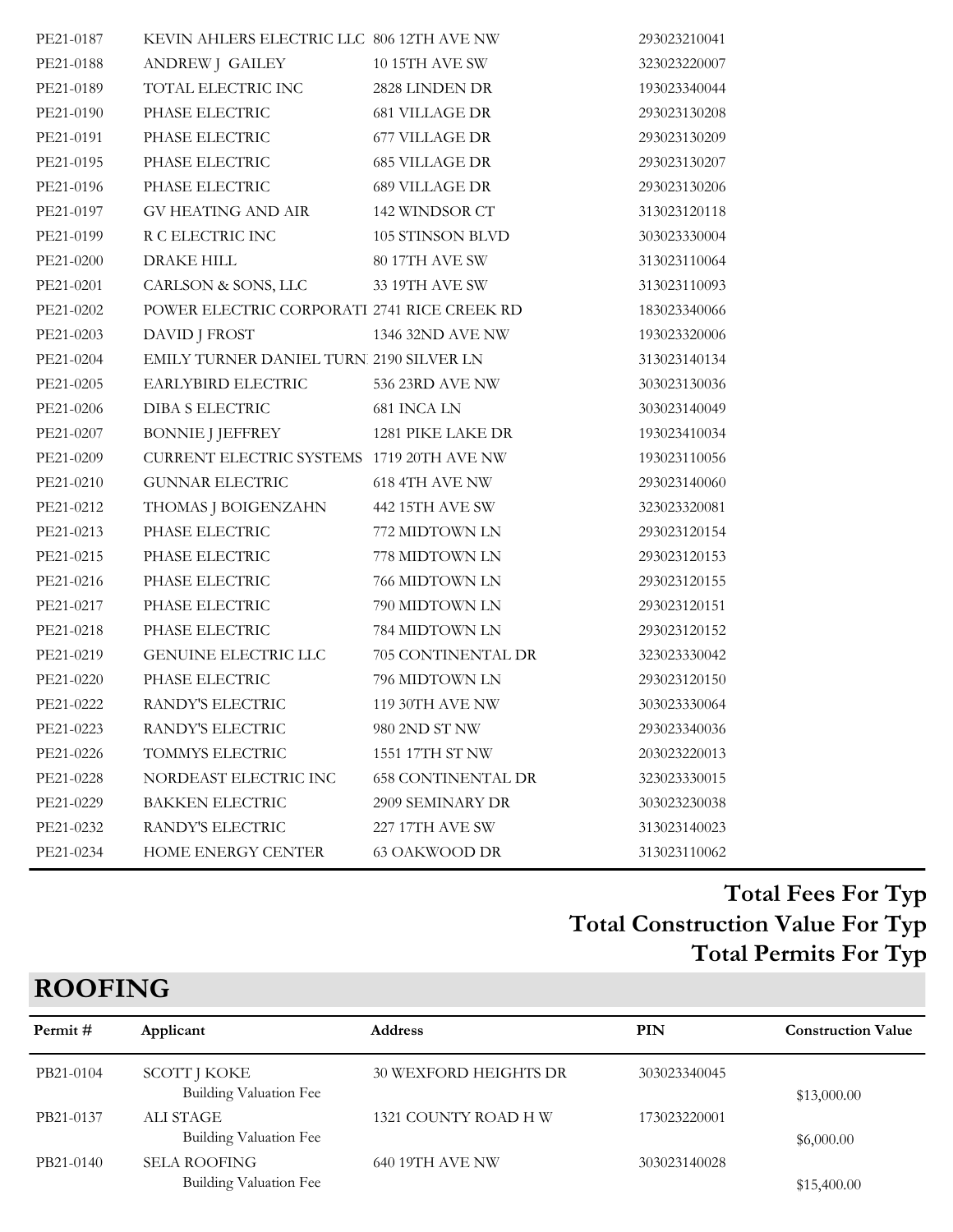| PB21-0144 | <b>ROOFS RUS</b><br><b>Building Valuation Fee</b>                            | 1963 ROCKSTONE LN | 173023230024 | \$12,287.00 |
|-----------|------------------------------------------------------------------------------|-------------------|--------------|-------------|
| PB21-0145 | PARKES CONSTRUCTION<br>Building Valuation Fee                                | 1192 PIKE LAKE DR | 193023440026 | \$7,000.00  |
| PB21-0146 | NEXGEN EXTERIORS INC<br>Building Valuation Fee                               | 1660 29TH AVE NW  | 193023220076 | \$12,000.00 |
| PB21-0147 | ZUPS CONSTRUCTION LLC<br>Building Valuation Fee                              | 2329 16TH TER NW  | 193023120069 | \$19,000.00 |
| PB21-0148 | SHELTER CONSTRUCTION LLC 8 13TH AVE SW<br>Building Valuation Fee             |                   | 323023220039 | \$7,072.43  |
| PB21-0151 | ELYSIAN CONSTRUCTION<br>Building Valuation Fee                               | 1439 19TH AVE NW  | 193023140087 | \$11,194.84 |
| PB21-0153 | MIDWEST ROOFING SIDING AL 1444 LONG LAKE RD<br><b>Building Valuation Fee</b> |                   | 193023140109 | \$11,000.00 |
| PB21-0154 | <b>JOHN V RYDEEN</b><br>Building Valuation Fee                               | 204 WINDSOR CT    | 313023130118 | \$6,000.00  |
| PB21-0158 | BETTER WAY TO BUILD<br>Building Valuation Fee                                | 2670 16TH TER NW  | 193023210077 | \$9,400.00  |
| PB21-0169 | REVIVE RESTORATION, LLC<br>Building Valuation Fee                            | 527 RIVIERA DR    | 323023310075 | \$15,000.00 |
| PB21-0171 | AMERICAN ROOFING CO<br>Building Valuation Fee                                | 1475 3RD ST NW    | 293023330049 | \$20,000.00 |
| PB21-0172 | MINNESOTA ROOFING COMPA 2427 17TH AVE NW<br><b>Building Valuation Fee</b>    |                   | 183023110085 | \$3,300.00  |
|           |                                                                              |                   |              |             |

# **ROOFING/SIDING**

| Permit#   | Applicant                                                               | <b>Address</b>                                   | PIN          | <b>Construction Value</b> |
|-----------|-------------------------------------------------------------------------|--------------------------------------------------|--------------|---------------------------|
| PB21-0139 | MORNING STAR REMODELING 772 7TH AVE NW<br><b>Building Valuation Fee</b> |                                                  | 293023120052 | \$5,600.00                |
| PB21-0143 | J B SIDING<br>Building Valuation Fee                                    | <b>1648 SIOUX BLVD</b>                           | 303023410043 | \$20,000.00               |
| PB21-0156 | GUNNER GENERAL CONTRAC' 141 20TH AVE SW<br>Building Valuation Fee       |                                                  | 313023110084 | \$13,430.00               |
| PB21-0167 | <b>APPLE EXTERIORS</b><br>Building Valuation Fee                        | 2019 THORNDALE AVE                               | 183023420088 | \$10,000.00               |
| PB21-0170 | Building Valuation Fee                                                  | SMITH COLE STUCCO AND STC 1695 SILVER LAKE RD NW | 193023120046 | \$8,950.00                |

# **Total Construction Value For Typ Total Fees For Typ Total Permits For Typ**

# **RPZ/BACKFLOW**

| Permit #  | Applicant            | <b>Address</b>        | PIN          | <b>Construction Value</b> |
|-----------|----------------------|-----------------------|--------------|---------------------------|
| PP21-0127 | BLAYLOCK PLUMBING CO | 1775 OLD HIGHWAY 8 NW | 213023220017 |                           |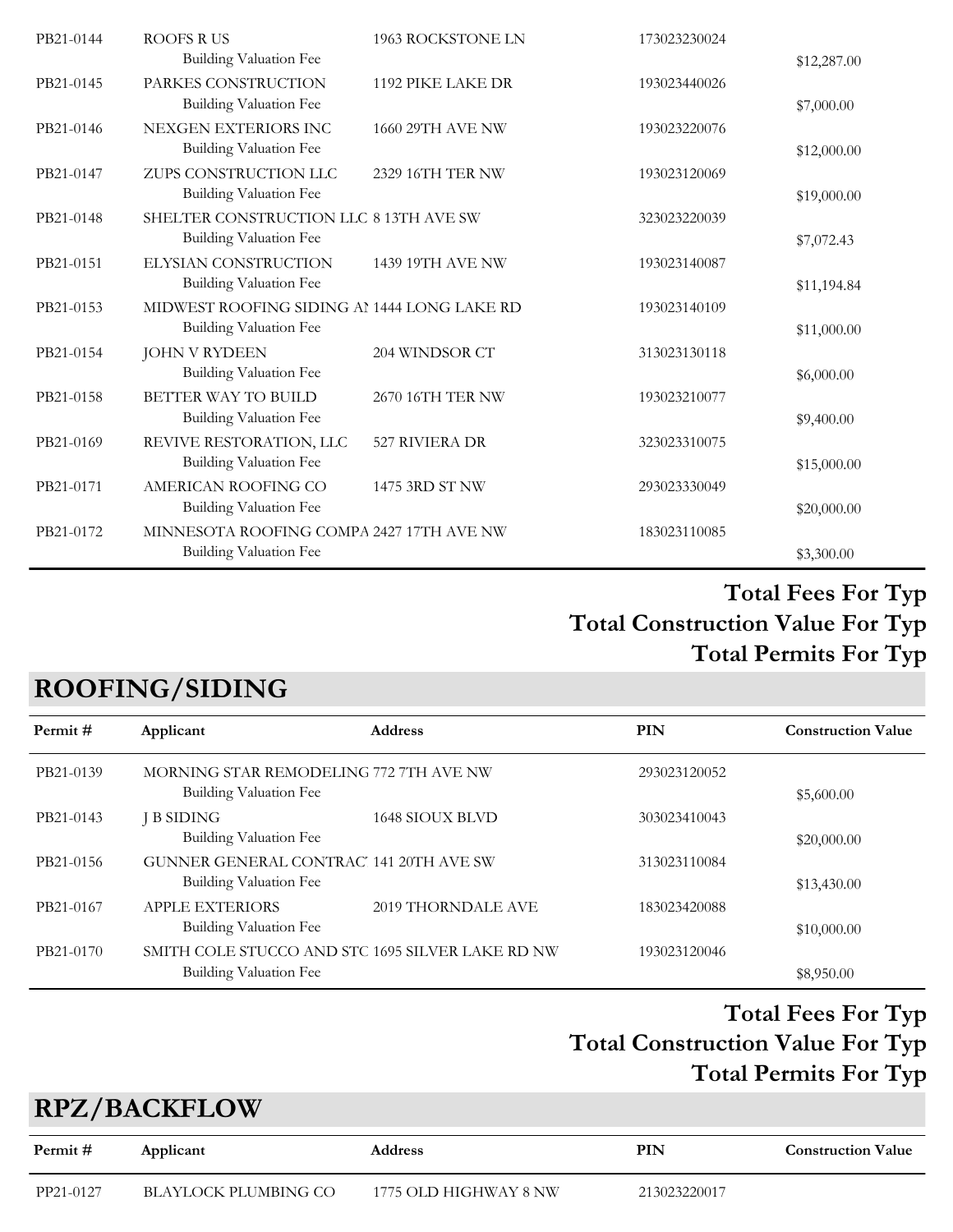# **SAINT ANTHONY**

| Permit #   | Applicant               | <b>Address</b>         | <b>PIN</b>    | <b>Construction Value</b> |
|------------|-------------------------|------------------------|---------------|---------------------------|
| PSA21-0040 | CITY OF NEW BRIGHTON    | <b>SA REVIEWS 2021</b> | 9999999999999 |                           |
| PSA21-0051 | UNIVERSAL SERVICES INC. | <b>SA REVIEWS 2021</b> | 9999999999999 |                           |
| PSA21-0052 | UNIVERSAL SERVICES INC. | <b>SA REVIEWS 2021</b> | 9999999999999 |                           |
| PSA21-0053 | UNIVERSAL SERVICES INC. | SA REVIEWS 2021        | 9999999999999 |                           |
| PSA21-0054 | UNIVERSAL SERVICES INC. | <b>SA REVIEWS 2021</b> | 9999999999999 |                           |
| PSA21-0055 | UNIVERSAL SERVICES INC. | <b>SA REVIEWS 2021</b> | 9999999999999 |                           |
| PSA21-0057 | UNIVERSAL SERVICES INC. | <b>SA REVIEWS 2021</b> | 9999999999999 |                           |
| PSA21-0060 | CITY OF NEW BRIGHTON    | SA REVIEWS 2021        | 9999999999999 |                           |

#### **Total Construction Value For Typ Total Fees For Typ Total Permits For Typ**

## **SEWER & WATER**

| Permit #   | Applicant                              | <b>Address</b>    | PIN          | <b>Construction Value</b> |
|------------|----------------------------------------|-------------------|--------------|---------------------------|
| PSW21-0012 | HERO PLUMBING HEATING & 37 14TH AVE SW |                   | 323023220061 |                           |
| PSW21-0014 | ASAP UNDERGROUND LLC                   | 2403 17TH AVE NW  | 183023110083 |                           |
| PSW21-0015 | GENES WATER & SEWER INC                | 1205 IMPERIAL LN  | 323023310058 |                           |
| PSW21-0016 | ROTO ROOTER                            | 3043 INNSBRUCK DR | 193023320041 |                           |
|            |                                        |                   |              |                           |

# **Total Construction Value For Typ Total Fees For Typ Total Permits For Typ**

# **SIDING**

| Permit #  | Applicant                                                          | <b>Address</b>  | PIN          | <b>Construction Value</b> |
|-----------|--------------------------------------------------------------------|-----------------|--------------|---------------------------|
| PB21-0132 | CELINE HORN TR<br>Building Valuation Fee                           | 1960 18TH ST NW | 183023440065 | \$25,000.00               |
| PB21-0149 | CRUSH CITY CONSTRUCTION I 44 19TH AVE SW<br>Building Valuation Fee |                 | 313023110095 | \$14,000.00               |
| PB21-0162 | QUARVE CONTRACTING INC 2024 29TH AVE NW                            |                 | 183023320069 |                           |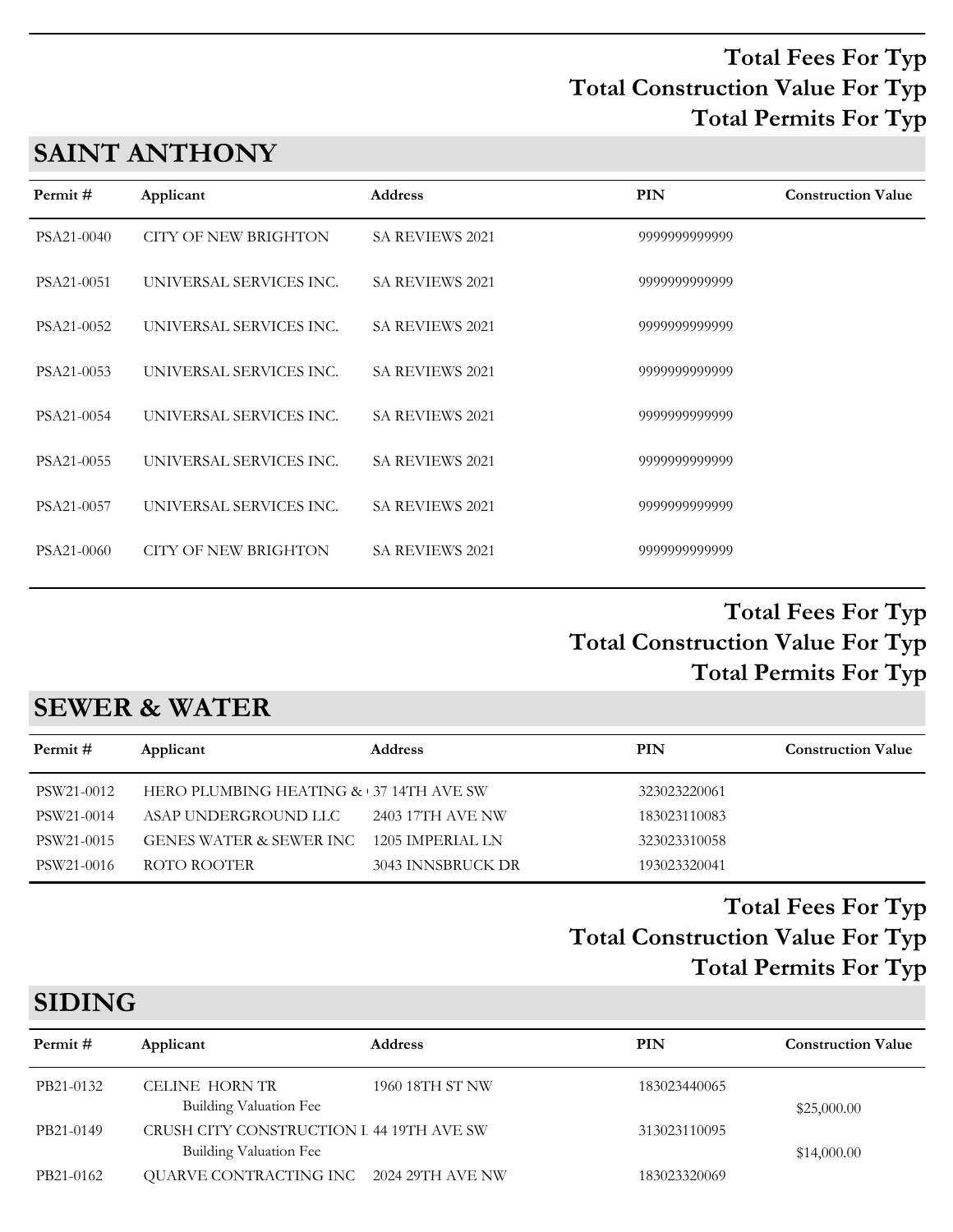**SOLAR**

| Permit #   | Applicant                  | <b>Address</b>          | <b>PIN</b>   | <b>Construction Value</b> |
|------------|----------------------------|-------------------------|--------------|---------------------------|
| PBR21-0123 | <b>EMPIRE SOLAR GROUP</b>  | 1130 BENT TREE HILLS DR | 193023330004 |                           |
| PBR21-0126 | WOLF RIVER ELECTRIC        | 1156 PIKE LAKE CIR      | 203023330017 |                           |
| PE21-0177  | <b>EMPIRE SOLAR GROUP</b>  | 1130 BENT TREE HILLS DR | 193023330004 |                           |
| PE21-0183  | <b>WOLF RIVER ELECTRIC</b> | 1156 PIKE LAKE CIR      | 203023330017 |                           |
| PE21-0184  | TruNorth Solar, LLC        | <b>643 SEARLES ST</b>   | 203023130066 |                           |
|            |                            |                         |              |                           |

# **Total Construction Value For Typ Total Fees For Typ Total Permits For Typ**

# **WATER HEATER**

| Permit #  | Applicant                                  | <b>Address</b>         | <b>PIN</b>   | <b>Construction Value</b> |
|-----------|--------------------------------------------|------------------------|--------------|---------------------------|
| PP21-0120 | HERO PLUMBING HEATING & 1369 LONG LAKE RD  |                        | 203023230066 |                           |
| PP21-0121 | HERO PLUMBING HEATING & 1369 LONG LAKE RD  |                        | 203023230066 |                           |
| PP21-0124 | BONFE'S PLUMBING, HEATING 304 3RD AVE SE   |                        | 333023230129 |                           |
| PP21-0125 | HERO PLUMBING HEATING & 1452 LONG LAKE CT  |                        | 173023220031 |                           |
| PP21-0126 | HERO PLUMBING HEATING & 1452 LONG LAKE CT  |                        | 173023220031 |                           |
| PP21-0129 | <b>CHAMPION PLUMBING</b>                   | 736 CONTINENTAL DR     | 323023330025 |                           |
| PP21-0133 | <b>CHAMPION PLUMBING</b>                   | 743 TORCHWOOD CT       | 303023220048 |                           |
| PP21-0142 | <b>CHAMPION PLUMBING</b>                   | <b>668 17TH AVE NW</b> | 303023140013 |                           |
| PP21-0144 | Z'S PLUMBING LLC                           | <b>120 30TH AVE NW</b> | 303023330057 |                           |
| PP21-0147 | NOAH ACQUISITIONS LLC                      | 2730 MISSION CT        | 303023240084 |                           |
| PP21-0148 | METRO HEATING & COOLING 2272 THORNDALE AVE |                        | 183023130023 |                           |
|           |                                            |                        |              |                           |

# **Total Construction Value For Typ Total Fees For Typ Total Permits For Typ**

# **WINDOWS/DOORS**

| Permit #  | Applicant                                                        | <b>Address</b>   | PIN          | <b>Construction Value</b> |
|-----------|------------------------------------------------------------------|------------------|--------------|---------------------------|
| PB21-0133 | PELLA NORTHLAND<br>Building Valuation Fee                        | 596 10TH AVE SW  | 323023310054 | \$5,886.00                |
| PB21-0142 | HOME DEPOT USA INC<br>Building Valuation Fee                     | 1237 IMPERIAL LN | 323023320022 | \$13,842.00               |
| PB21-0150 | RENEWAL BY ANDERSEN LLC 549 REDWOOD LN<br>Building Valuation Fee |                  | 303023240070 | \$44,768.00               |
| PB21-0157 | PELLA NORTHLAND                                                  | 2330 BRITTANY CT | 173023230063 |                           |